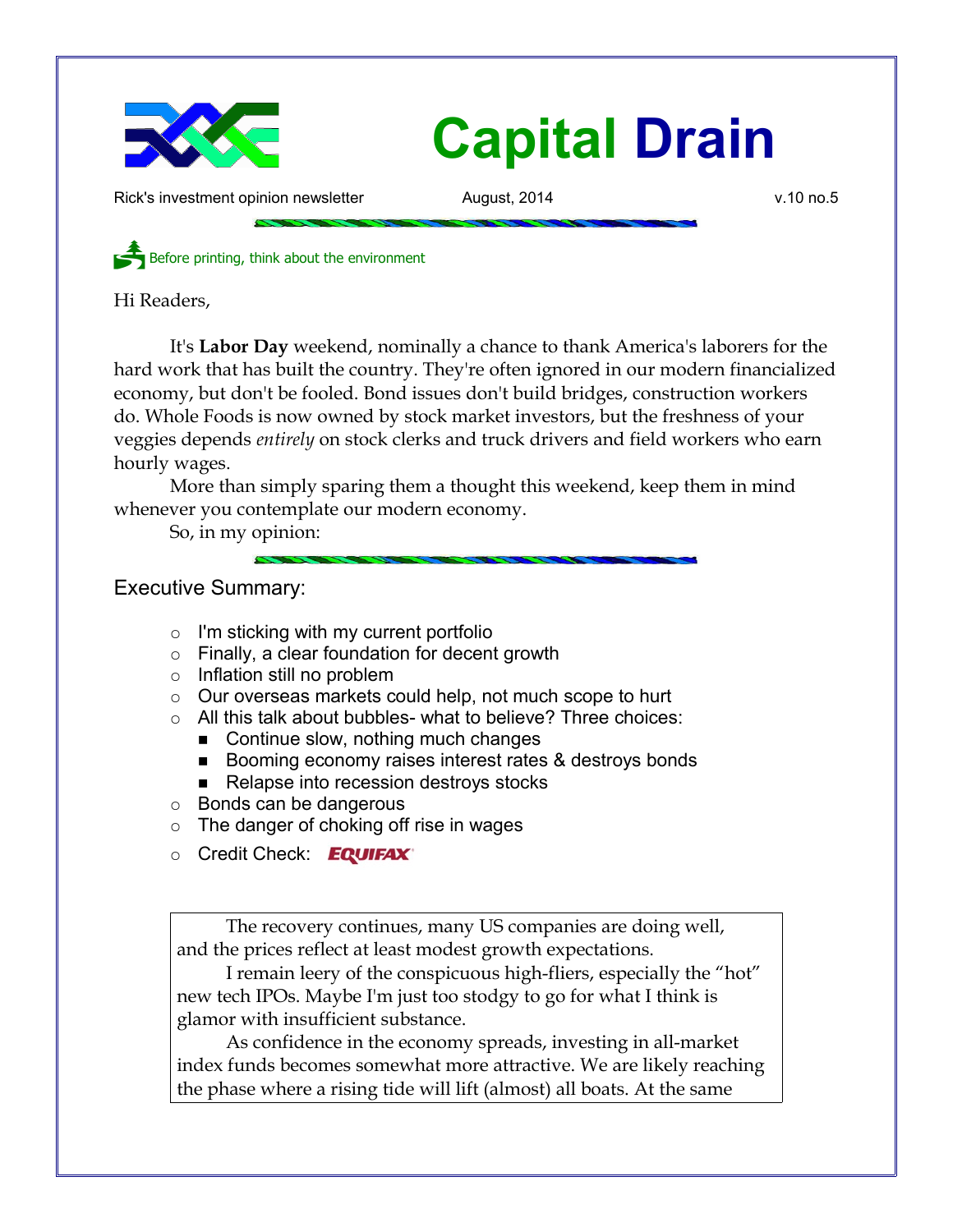time, overall valuations are high enough that a significant all-market correction is more likely that it's been for many years.

If you're inclined to pick among individual securities, be careful: stick to value, to safety, and call me to chat if you're concerned about anything you're holding. At the moment I wouldn't want to be holding bonds; the risk is high and the reward is extremely low.

Above all, avoid the investments that are at all-time extreme valuations: junk bonds, developing-country bonds, and headlinegrabbing stocks with super-high P/E ratios.

### The Details:

To make a long story very short, I'm **sticking with my current positions** in dividend-paying stocks. The position is doing well, and the dividend income is nice.

I'm holding tight because I continue to see the economy improving slowly. It's too slow to call it a perfect "Momma Bear" economy, as many people are still out of work or working only part time when they'd rather be full time. It is, however, improving. As long as we get at least that then everything is OK for the portfolio.

The rate of improvement is also improving, finally, **solidifying the foundation** for continued growth. The number of new job losses each week is trending steadily downward. Jobs are being created, and overall the number working is rising. The GDP for the most recent quarter is up by more than expected, growing at the rate that's been average for the economy for the past several decades. Given recent history, average is good.

**Inflation is not a current threat**, and won't be unless the growth rate gets much steamier. In previous issues, most recently the **Oct. 2013 issue**, I've beaten the concept to death that money supply alone doesn't cause inflation. Our economy needs demand, not financing, so all that QE cash is sitting more or less harmlessly.

The recession was world-wide, to greater or lesser degrees. Some of **our trading partners**, particularly Canada, Mexico, and Asia, are doing well enough to help boost our exports and thus create some jobs and put some money in workers' pockets. Europe, on the other hand, is no help at best, and may even become a bigger drag if they slip back into recession. In good times, Europe is a major destination for our exports, but lately they've been weak for so long that continued weakness is not new bad news. If they recover strongly, that's great. If not, that's merely not helping.

Lately many financial commentators have been warning about **bubbles** forming in the markets. Stocks are pretty high given the slow growth, housing has bounced back quite a bit, and bond yields have been bid down to very low levels.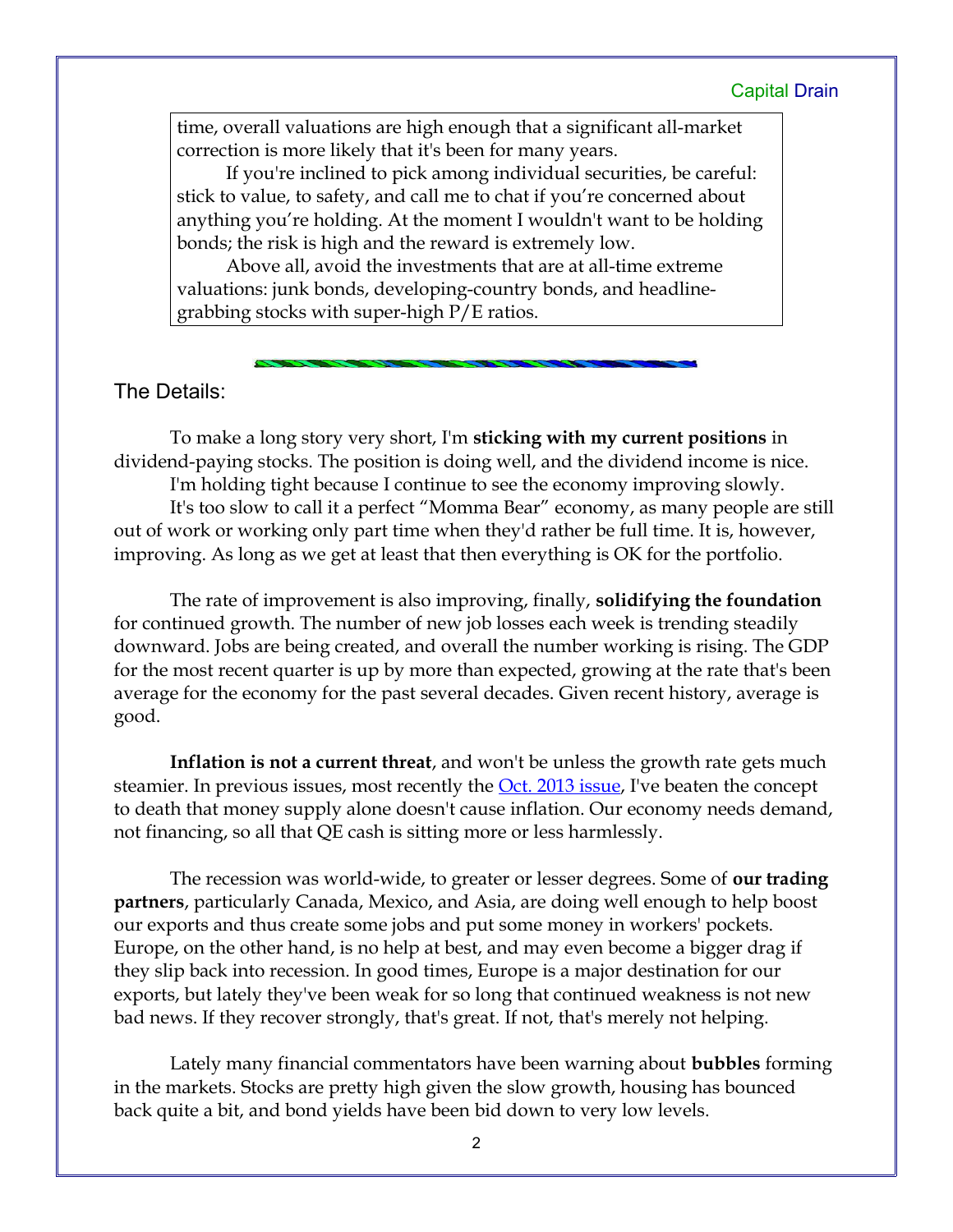Briefly, I don't see the **stock market** as a problem unless the economy's growth seriously stalls or reverses.

**House prices**-- sheesh. Houses are places to live. Most people should not think of them as investments. Before the '70s inflation, the maximum financial impact was that they acted as piggy banks, slowly accumulating value as the homeowner paid off the mortgage. The 1970s' higher inflation made house prices look like they were going up a lot, and then the public was hooked. I don't think they're remotely back in bubble territory now, but I'd be a lot happier if people would stop expecting them to rise faster than inflation. The pre-crash mentality remains only slightly dimmed.

**Bonds worry me.** There, I can't brush aside the bubble talk, although that doesn't make the bubble talk true.

Let's review the nature of bonds:

- You give your money to someone, and get a promise.
- In the best case, you get your money back on time, with some interest.
- In the worst case, you get nothing, a total loss.
- That interest rate is supposed to compensate you for the use of your money (which you could have used yourself for something else), PLUS some reward for taking the risk of loss.
- Interest rates now are very very low.

Those super-low rates are dangerous for two reasons:

- Investors aren't getting a reasonable reward for the risk of outright loss. Junk bonds get rated as junk ("below investment grade") precisely because they're risky. It's not a fashion label. Getting low interest rates for risky bonds is a problem waiting to happen.
- When rates go up, as they must, anyone who sells one of these super-low-rate bonds will suffer a capital loss. The extent of the loss depends on the maturity (length of time) of the bond, and the amount that rates rise. Given low rates to begin with, having that reduced further by capital losses is not good.

There's no way that I'd want to own bonds now. There are simply too many bad possibilities and too narrow a tightrope walk of good possibilities.

Pension funds, by the way, could lose a lot when rates rise. The workers who thought they were being paid partially in the deferred compensation of a retirement income-- could be royally screwed. That's a technical term. The only mitigating factor is that pension funds don't have to sell bonds, they can wait for them to mature. That way they don't take a (visible) loss, they merely failed to earn much. Even mere low return is bad for the health of pensions. Outright loss from some bonds defaulting, not repaying, could make it much worse.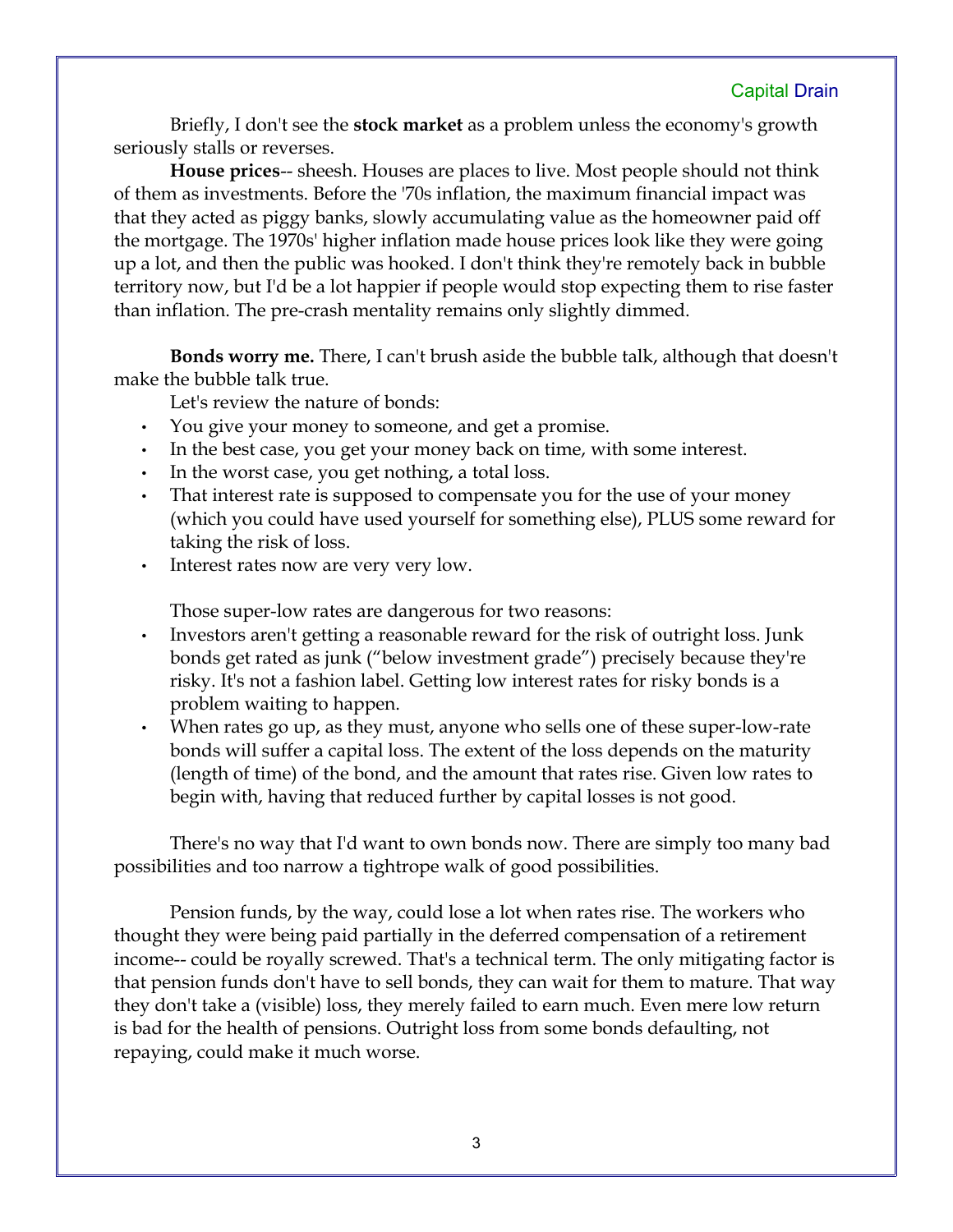Dividend stocks are not immune to rising rates, except by the fact that their rates are still high now, and dividends can rise as profits rise. The companies I hold are pretty solid performers, so I'm not worried that poor corporate profits will force reduced dividends. These stocks still seem to me to be the best return for the least risk.

As I mentioned in my foreword, this is Labor Day weekend, a holiday to celebrate our nation's workers.

I've already discussed the risk these workers face as a result of their pensions being underfunded and now poorly invested.

Obviously, many of them were financially mauled by the recent recession.

Finally, even the recovery could be turned against them. Economic theory says that workers' wages should rise as they become more productive. Their contribution rises, so their compensation should rise too. In the past decades, though, even before but especially during the recession, workers' average wages didn't keep up with their increased productivity, the increased value added by the labor. In fact, almost all of that increased value stayed with the employers, as wages stayed flat or fell.

Economic theory also says that the Federal Reserve should raise interest rates to prevent excess inflation, and be especially vigilant against self-perpetuating inflationary pressure. Unfortunately, workers' salaries are the classic example of selfperpetuating pressure. When workers get paid more, in the standard theory the employers have to raise the prices of their products. Those higher prices cause other workers to want higher wages to compensate. It feeds on itself, and it's difficult to moderate.

Thus, traditionally the Fed responds to rising wages by raising interest rates to slow growth and prevent labor shortages from giving workers too much bargaining power, or too much power to leave one job for a better one.

The problem is that America's workers, especially at the bottom, but really all wage earners, need to be allowed to catch up. Wages need to rise, more or less across the board, to keep the bulk of these workers in the middle class, the foundation of America's economic and political strength. Higher wages will be a good thing, even if it means a decreased rate of corporate profit increases.

Analogies abound. We can continue growing our economic pie, and share it more the way we did during the best decades of the working and middle classes, the 1950s and 1960s. We can calm the financial sea a bit so that a rising tide will once again lift all boats, and not only the yachts while the small boats are swamped and founder.

I think the current Fed Chairman, Janet Yellen, is more likely than her predecessors to see that, and try to make it work. She is aware that the economy is much more than the financial system, and that Main Street needs to be kept strong, if need be by pushing back a bit against Wall Street. We'll see.

Happy Labor Day.